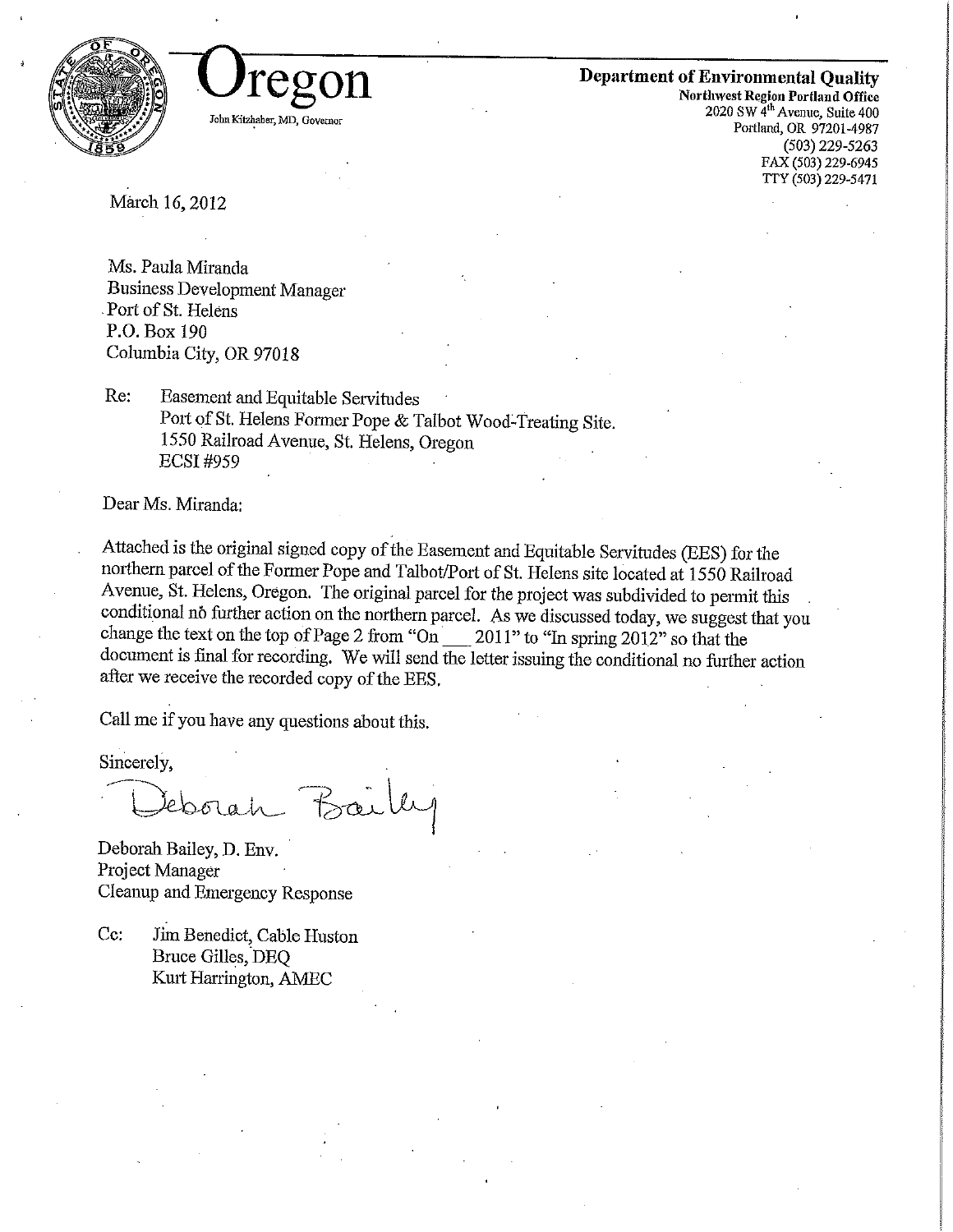## After recording, return certified copies to:

#### **Grantor**

Port of St. Helens P.O. Box 598 St. Helens, Oregon 97051 Att: Paula Miranda

#### Grantee

Oregon DEQ 2020 S.W. Fourth Avenue Portland, OR 97201 Att: Deborah Bailey

## EASEMENT AND EQUITABLE SERVITUDES

This grant of Easement and acceptance of Equitable Servitudes is made  $M \alpha \text{c}h$  /3, 2012 between Port of St. Helens ("Grantor") and the State of Oregon, acting by and through the Oregon Department of Environmental Quality (" $DEQ$ " or "Grantee").

#### RECITALS

A. Grantor is the owner of certain real property located at 1550 Railroad Avenue, St. Helens, Oregon in Columbia County, Oregon in Columbia County Partition Plat No. 2009-17, Parcel 2 (the "*Property*") the location of which is more particularly described in Attachment A to this Easement and Equitable Servitudes. The "Property" is a portion of the Former Pope and Talbot/Port of St. Helens (FPT/PSH) cleanup site (Environmental Cleanup Database Inventory [ECSI] #959). DEQ agreed to permit the Port of St. Helens to subdivide the FPT/PSH cleanup site into two parcels: the conclusion of the investigation and risk assessment at the site was that the northern portion of the site would not be a part of the active remediation at the cleanup site. The boundaries of the Property were identified and the Port of St. Helens has legally subdivided the FPT/PSH cleanup site.

B. Between December and December 31, 2008 DEO provided a public comment period for the report entitled "Staff Report, Port of St. Helens, Conditional No Further Action for Area 2, ECSI #959 for the Former Pope and Talbot/Port of St. Helens" dated November 10, 2008. The Staff Report recommended a Conditional No Further Action at the "Property". The conditional NFA requires: 1) any soil excavated on the property would have to be sampled according to a soil management plan approved by DEQ and managed appropriately, 2) any excavation would be managed under an appropriate health and safety plan, 3) groundwater use would be restricted and 4) soil erosion would be controlled using best management practices. Interested parties may contact the Northwest Region Office, 2020 S.W. Fourth Avenue, Portland, Oregon 97201 to review the Staff Report.

Easement and Equitable Servitudes Port of St. Helens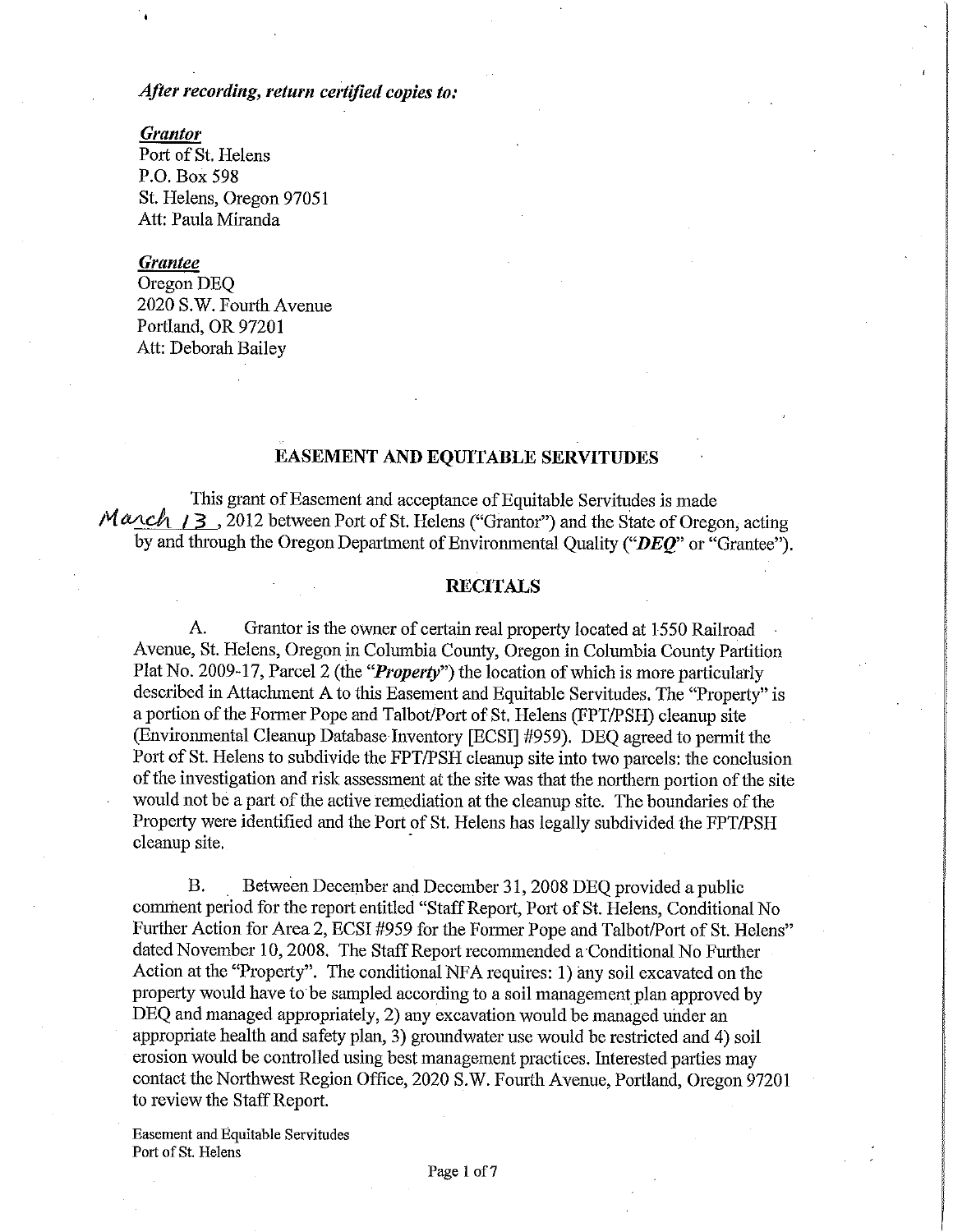C. On 2011, following completion of the public comment period and completion of the legal subdivision of the property, DEQ issued the Conditional No Further Action letter.

D. The provisions of this Easement and Equitable Servitudes are intended to further the implementation of the conditional no further action and thereby protect human health and the environment.

### 1. DEFINITIONS

- 1.1 Acceptable risk level" has the meaning set forth in Oregon Revised Statute (ORS) 465.315 and Oregon Administrative Rule (OAR) 340-122-0115.
- 1.2 "Beneficial use" has the meaning set forth in OAR 340-122-0115.<br>1.3 "DEO" means the Oregon Department of Environmental Ouality.
- "DEQ" means the Oregon Department of Environmental Quality, and its employees, agents, and authorized representatives. "DEQ" also means any successor or assign of DEQ under the laws of Oregon, including but not limited to any entity or instrumentality of the State of Oregon authorized 'to perform any of the functions or to exercise any of the powers currently performed or exercised by DEQ.
- 1.4 "Ecological receptor" has the meaning set forth in OAR 340-122-0115.
- 1.5 "Engineering control" has the meaning set forth in OAR 340-122-0115.<br>1.6 "Hazardous substance" has the meaning set forth in ORS 465.200
- "Hazardous substance" has the meaning set forth in ORS 465.200
- 1.7 "Owner" means any person or entity, including Grantor, who at any time 'owns, occupies, or acquires any right, title, or interest in or to any portion of the Property or a vendee's interest of record to any portion of the Property, including any successor, heir, assign or holder of title or a vendee's interest of record to any portion of the Property, excluding any entity or person who holds such interest solely for the security for the payment of an obligation and does not possess or control use of the Property.
- 1.8 "Property" means the real property described in Exhibit A to this Easement and Equitable Servitudes.

#### 2. GENERAL DECLARATION

Grantor, in consideration of DEQ's issuance of a conditional no further action letter, grants to DEQ an Easement for access and accepts the Equitable Servitides described in this instrument and, in so doing, declares that the Property described in Attachment A to this Easement and Equitable Servitudes, is now subject to and shall in future be conveyed, transferred, leased, encumbered, occupied, built upon, or otherwise used or improved, in whole or in part, subject to this Easement and Equitable Servitudes. Each condition and restriction set forth in this Easement and Equitable Servitudes touches and concerns the Property and the equitable servitudes granted in paragraph 3 and easement granted in paragraph 4 below, shall run with the land for all purposes, shall be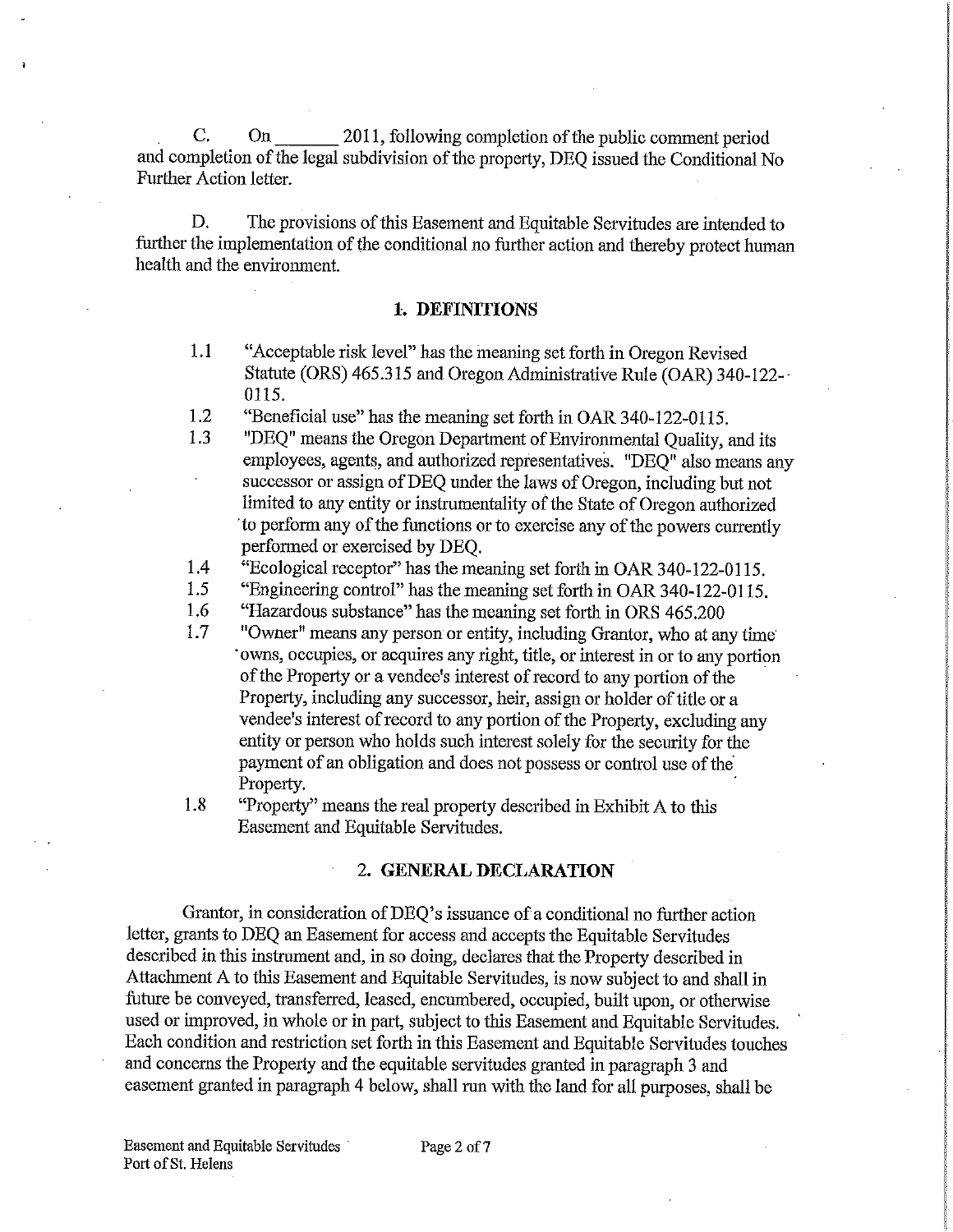binding upon all current and future owners of the Property as set forth in this Easement and Equitable Servitudes, and shall inure to the benefit of the State of Oregon. Grantor further conveys to DEQ the perpetual right to enforce the conditions and restrictions set forth in this Easement and Equitable Servitudes.

## 3. EQUITABLE SERVITUDES (RESTRICTIONS ON USE)

3.1 Groundwater Use Restrictions: Owner shall not extract through wells or by other means or use the groundwater at the Property for consumption as long as the hazardous substance concentrations exceed acceptable risk levels for such use or its associated discharge or disposal. For beneficial uses other than consumption owner may seek approval from DEQ for such use. This prohibition shall not apply to extraction of groundwater associated with groundwater treatnent or monitoring activities approved by DEQ or to temporary dewatering activities related to construction, development, or the installation of sewer or utilities at the Property. Owner shall conduct a waste determination on any groundwater that is extracted during such monitoring, treatment, or dewatering activities and handle, store and manage waste water according to applicable laws.

3.2 Waste Management Plan: For activities that include excavation of soil and groundwater extraction on the property. Grantor shall implement the Waste Management Plan approved by DEQ.

3.3 Health and Safety Regulations: During any activity that involves soil excavation or groundwater extraction, Grantor shall comply with all Occupational Safety and Health Administration (OSHA) rules and regulations related to work on hazardous substance sites, including and not limited to appropriate training and management of personal protective equipment.

3.4 Erosion Control: Grantor shall prevent discharge of significant amounts of sediment to surface water or conveyance systems leading to surface water to control discharge of PCBs from the property. To accomplish this, the following activities are prohibited activities unless DEQ provides written authorization:

- a) Earth slides or mud flows;
- b) Concentrated flow of stormwater such as rills, rivulets or channels when such flows are not managed to remove sediment; and.
- c) Turbid flows of stormwater that are not managed to remove turbidity;
- d) Deposition of soil in areas that drain to unprotected stormwater inlets or catch basins that discharge to surface water; and
- e) Placement of soil off the property.

3.5 Land Use Restrictions: The following operations and uses are prohibited on the Property:

- a. Residential use of any type;
- b. Agricultural use for the production of food crops of any type; and,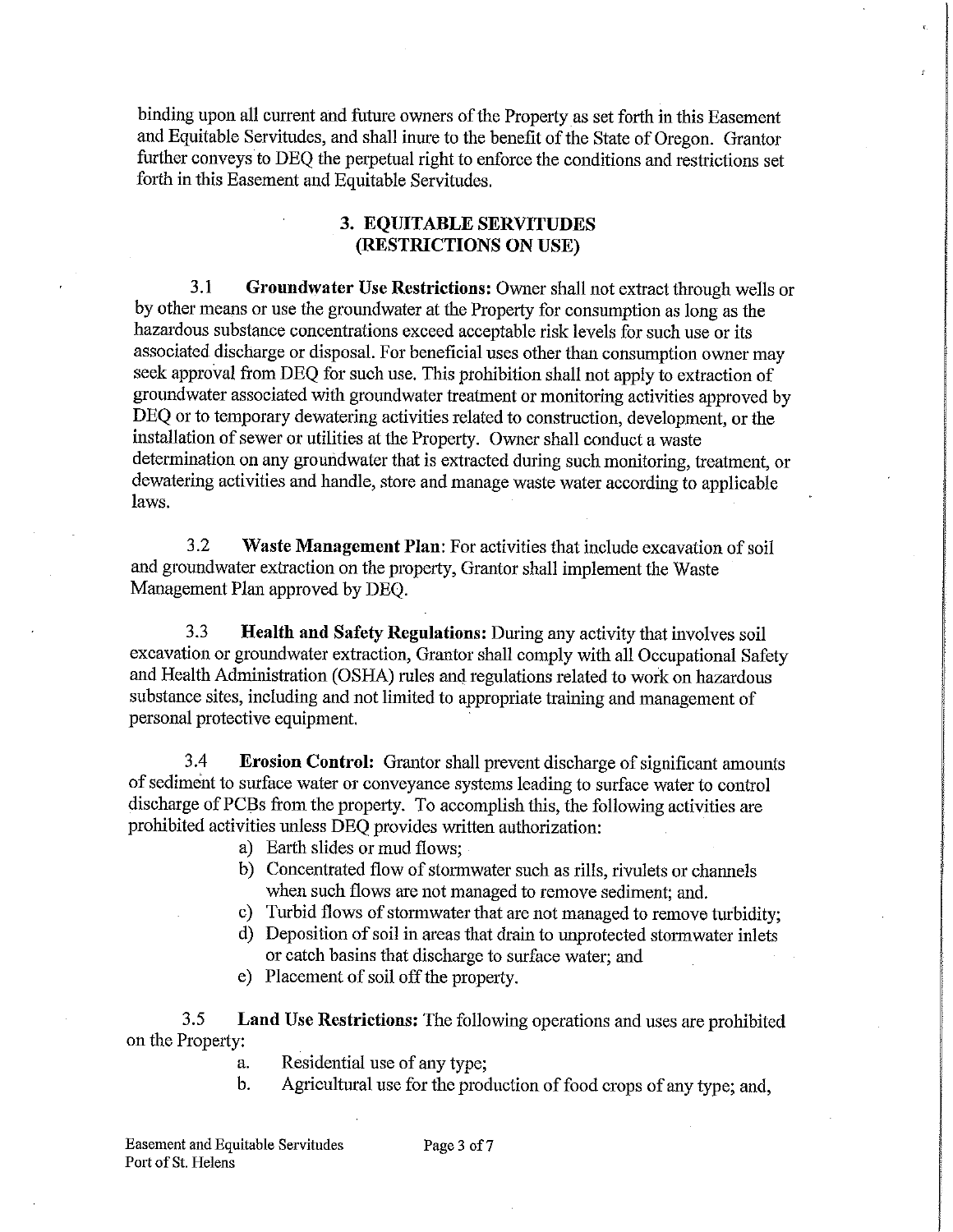## c. Underground Injection Control systems for stormwater management.

3.6 Use of the Property. Owner shall not occupy or allow other parties to occupy the Property unless the controls listed in this Paragraph 3 are maintained and every five years, on the anniversary of the effective date of this E&ES, a review is submitted to DEQ documenting that the restrictions and prohibitions of this Easement and Equitable Servitudes are intact and continue to protect public health and the environment.

3.7 Notice of Transfer. Owner shall notify DEQ at least ten (10) days before the effective date of any conveyance, grant, gift, or other transfer, ia whole or in part, of Owner's interest in or occupancy of the Property, or the start of any development activities or change in use of the Property that might expose human or ecological receptors to hazardous substances at the Property. Notwithstanding the foregoing, Owner shall not commence any development inconsistent with the conditions or restrictions in this Paragraph 3 without prior written approval from DEQ or removal of the condition or restriction as provided in Paragraph 5.1 below.

3.8 Zoning Changes. Owner shall notify DEQ no less than thirty (30) days before Owner's petitioning for or filing of any document initiating a rezoning of the Property that would change the base zone of the Property under the Columbia County zoning code or any successor code. As of the date of this Easement and Equitable Servitudes, the base zone of the Property is commercial/industrial.

3.9 Cost Recovery. Owner shall pay DEQ's costs for review and.oversight of implementation of and compliance with the provisions in this E&ES. This E&ES shall constitute the binding agreement by the Owner and DEQ to reimburse DEQ for all such eligible review and oversight costs. DEQ will establish a cost recovery account for tracking and mvoicing DBQ project costs specific to the Property. DEQ will provide the Owner with a monthly statement and direct labor summary. DEQ costs will include direct and indirect costs. Direct costs include site-specific expenses and legal costs. Indirect costs are those general management and support costs of the State of Oregon and DEQ allocable to DEQ oversight of this E&ES and not charged as direct site-specific costs. Indirect charges are based on actual costs and are applied as a percentage of direct personal services costs.

## 4. EASEMENT (RIGHT OF ENTRY)

During reasonable hours and subject to reasonable security requirements, DEQ shall have the right to enter upon and inspect any portion of the Property to determine whether the requirements of this Easement and Equitable Servitudes have been or are being complied with. DEQ shall have the right, privilege, and license to enter upon the Property at any time to abate, mitigate, or cure at the expense of the Owner the violation of any condition or restriction contained in this Easement and Equitable Servitudes,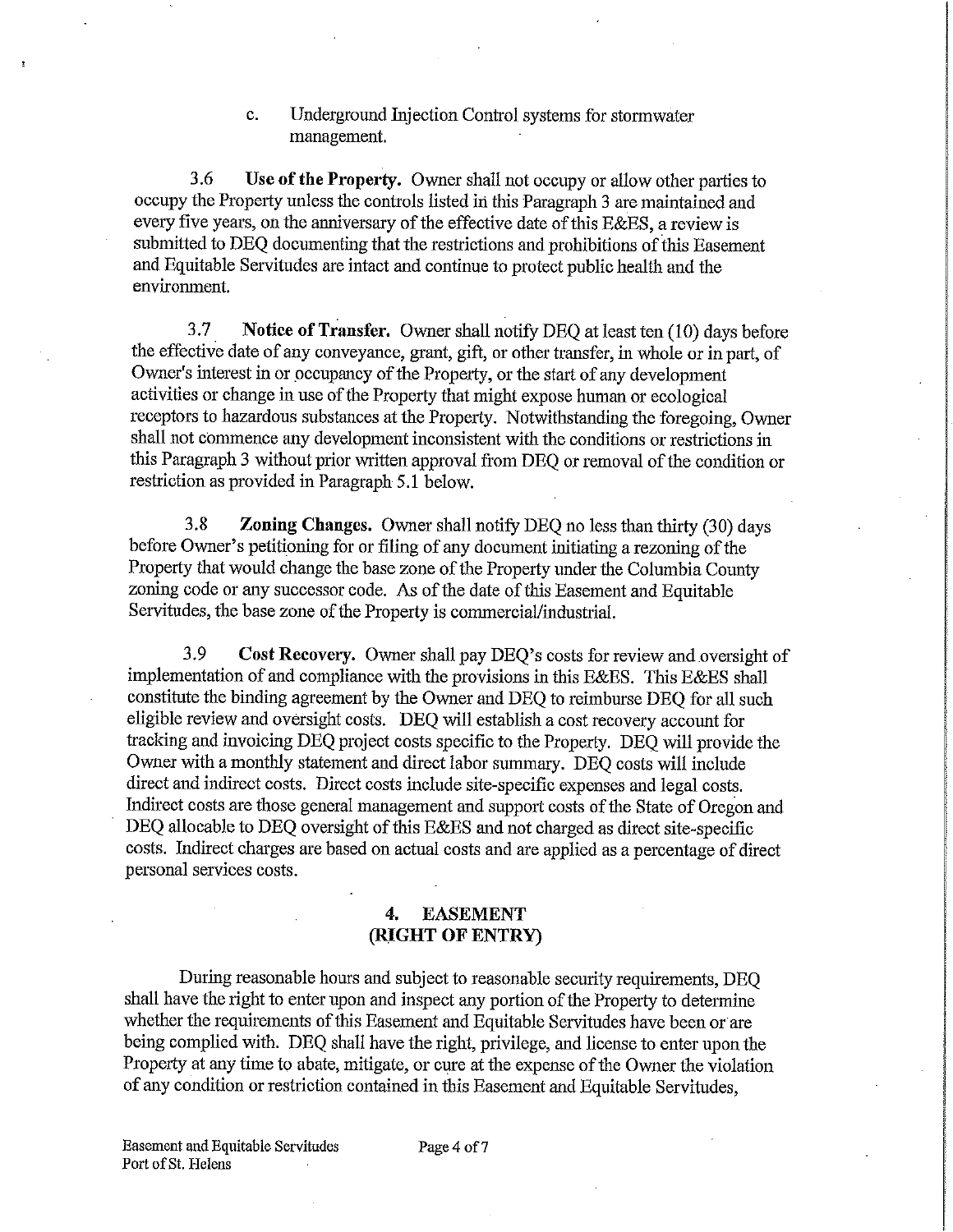provided DEQ first gives written notice of the violation to Owner describing what is necessary to correct the violation and Owner fails without sufficient cause to cure, or to commence to cure with due diligence, the violation within the time specified in such notice. Any such entry by DEQ shall not be deemed a trespass, and DEQ shall not be subject to liability to Owner for such entry and any action taken to abate, mitigate, or cure a violation.

### 5. GENERAL PROVISIONS

5.1 Each condition and restriction contained in this Easement and Equitable Servitudes shall be recited in any deed conveying the Property or any portion of the Property, and shall run with the land so burdened until such time as the condition or restriction is removed by written certification from DEQ, and recorded in the Deed Records of the County in which the Property is located, certifying that the condition or restriction is no longer required in order to protect human health or the environment.

5.2 Upon the recording of this Easement and Equitable Servitudes, all future Owners, as defined in Paragraph 2.0 above, shall be conclusively deemed to have consented and agreed to every condition and restriction contained in this Easement and Equitable Servitudes, whether or not any reference to this Easement and Equitable Servitudes is contained in an instrument by which such person or entity occupies or acquires an interest in the Property.

5.3 Upon any violation of any condition or restriction contained in this Easement and Equitable Servitudes, DEQ, in addition to the remedies described in Paragraph 4 above, may seek any other available legal or equitable remedy to enforce this Easement and Equitable Servitudes.

IN WITNESS WHEREOF Grantor and Grantee have executed this Easement and Equitable Servitudes as of the date and year first set forth above.

By signature below, the State of Oregon approves and accepts this conveyance pursuant to ORS 93.808.

GRANTOR: Port of St. Helens

 $B$ y: Mac $\sqrt{u\sqrt{u\sqrt{u}}}$  Date:  $3.8.201$ 

Robert Keyser, President of the Board

STATE OF OREGON )  $)$  ss.  $\frac{1}{\text{Country of}}$  Columbia

The foregoing instrument is acknowledged before me this  $\frac{8}{3}$  day of \_,~W^, by [NAME] of the Port of St. Helens, on its behalf. Z012.

Easement and Equitable Servitudes Page 5 of 7 Port of St. Helens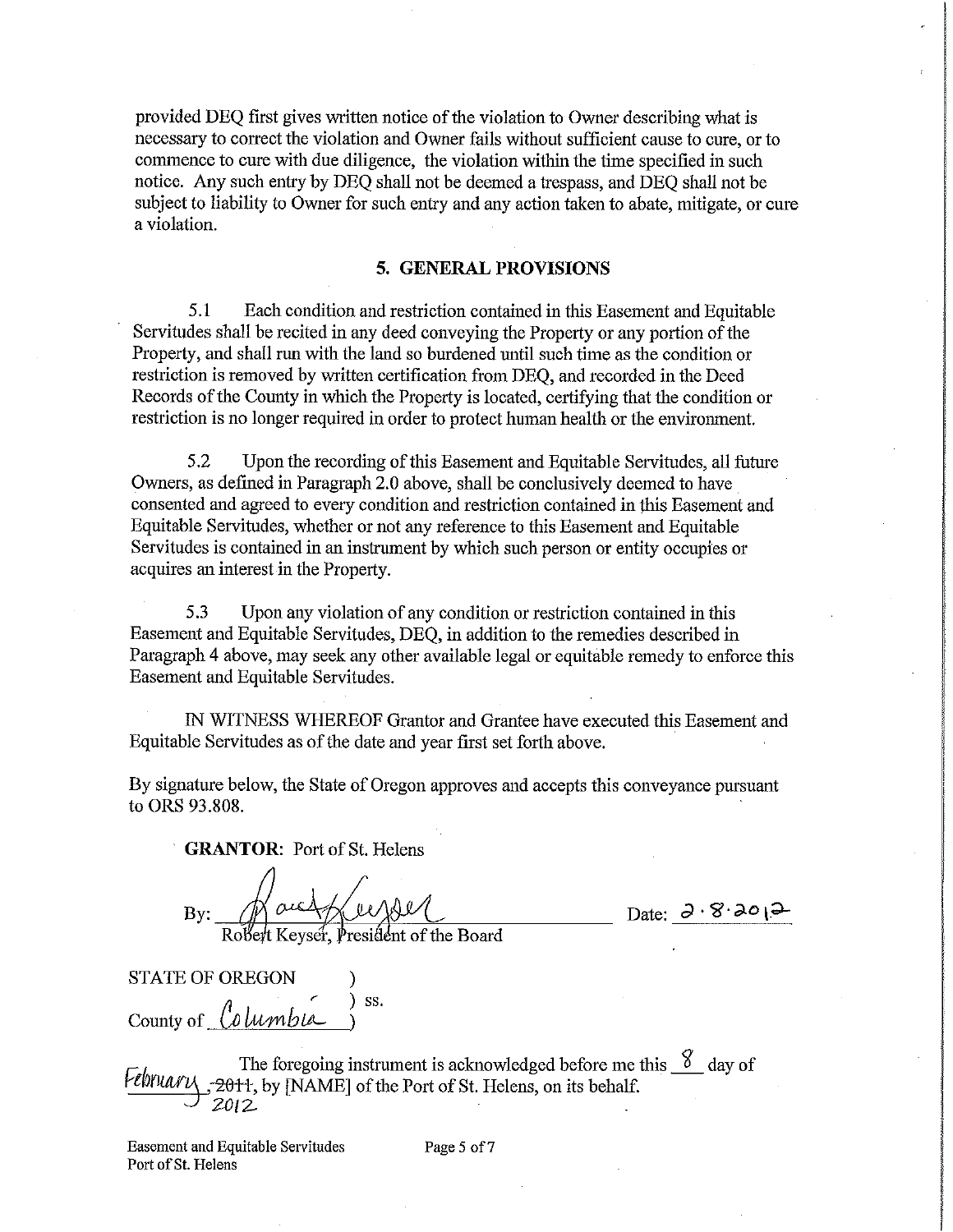

 $\epsilon$  $\mathscr{O}$ दि NOTARY PUBLIC FOR OREGON

My commission expires:  $02 - 10 - 2014$ 

GRANTEE: State of Oregon, Department of Environmental Quality

By: Una  $N$  Concini Date: 3/13/12

Nina DeConcim, Administrator, Northwest Region

STATE OF OREGON County of *Multmowel* ) ) S3.

The foregoing instrument is acknowledged before me this  $\angle 2$  day of , 20 $\frac{1}{K}$  by  $\frac{\nu \nu \mathcal{L}}{N}$  [NAME] of the Oregon Department of Environmental<br>n its behalf.<br> $N$  $\mu \alpha$   $\partial e$   $\alpha$   $\mu i$  $\frac{\text{Mod}}{\text{Quality}}$ , 20 $\frac{\text{H}}{\text{y}}$  by



 $\mu$ use NOTARY PUBLIC FOR OREGON

My commission expires:  $\hat{\mu}$   $\hat{\mu}$ . 27, 20/3

Page 6 of 7